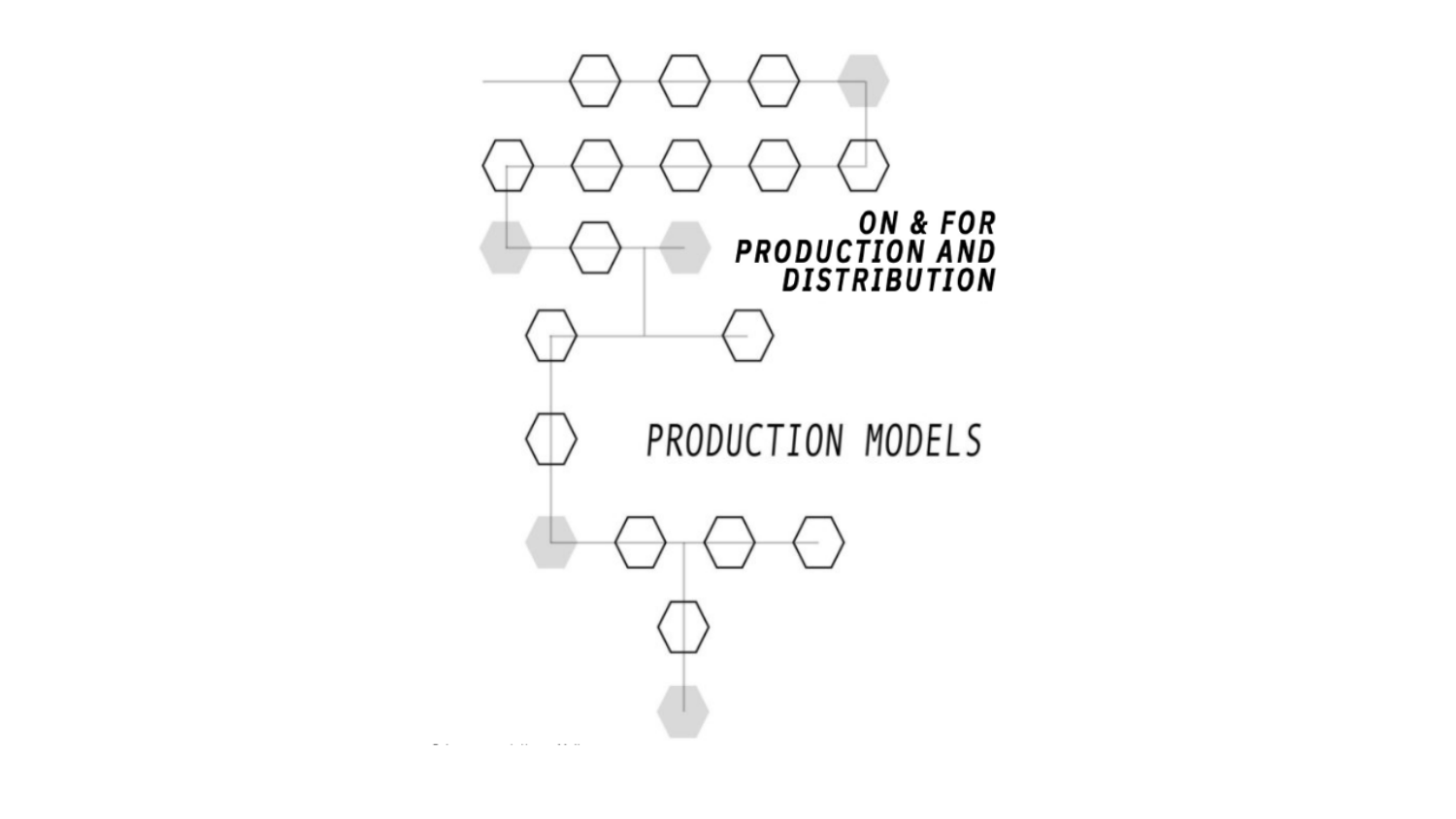# HOW MANY EMPLOYEES ARE IN THE ORGANISATION?

| Organisation                             | <b>Number of employees</b>                 | Full-time<br>equivalent |  |
|------------------------------------------|--------------------------------------------|-------------------------|--|
| <b>Auguste Orts</b>                      | 5 Part-time                                | 2,3                     |  |
| <b>Stenar Projects</b>                   | 2 full-time                                |                         |  |
| <b>KW Institute for Contemporary Art</b> | 4 full-time, 4 part-time, 2 interns        | <b>NA</b>               |  |
| Lo Schermo dell'arte                     | 1 full-time, 1 part-time, 8 subcontractors | <b>NA</b>               |  |
| Subversive Film                          | 2 part-time, 3 subcontractors              | า                       |  |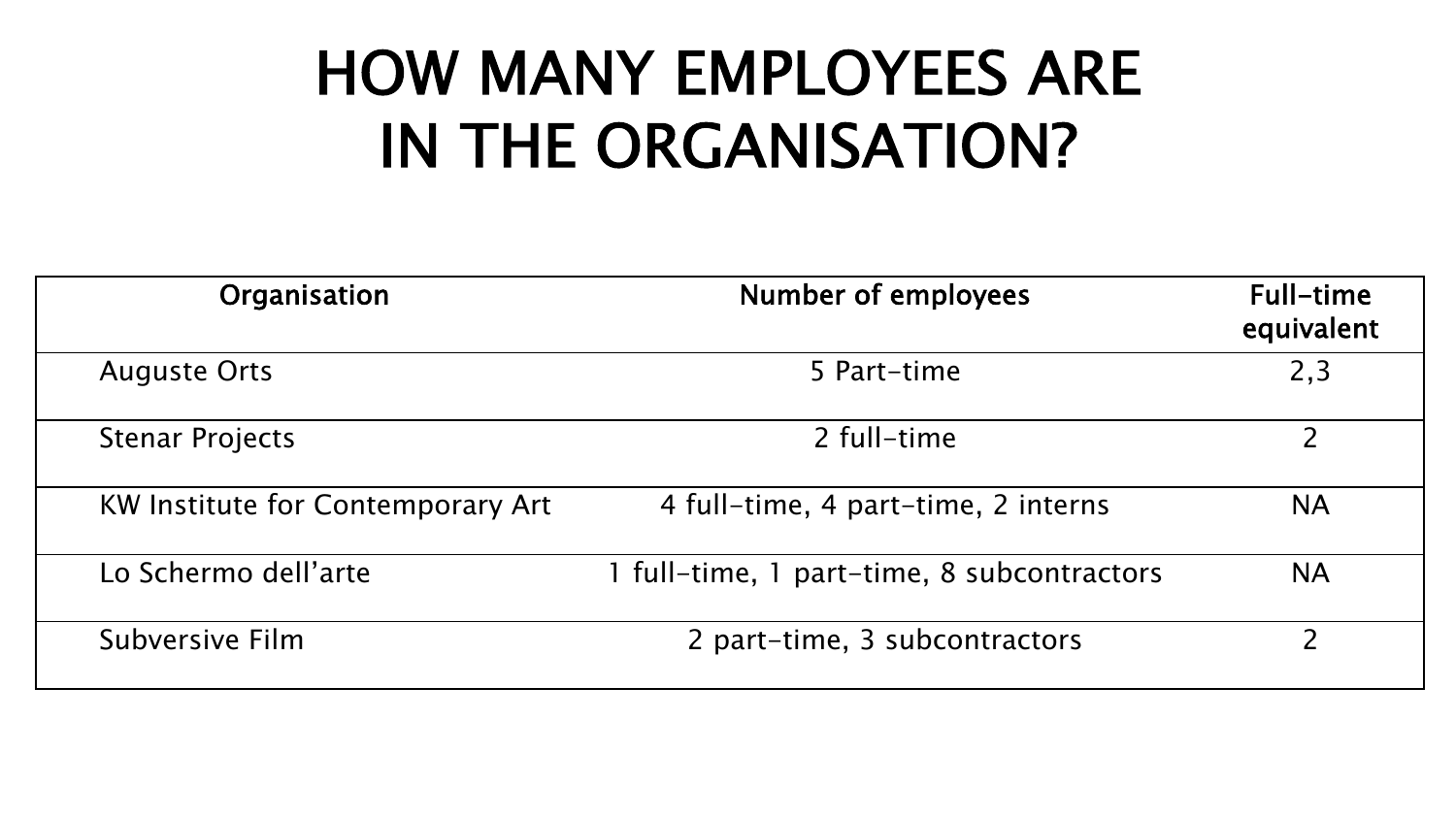### HOW MANY ARE INVOLVED IN PRODUCTION?

| Organisation                      | <b>Number of employees</b>          |           |  |  |
|-----------------------------------|-------------------------------------|-----------|--|--|
| <b>Auguste Orts</b>               | 3 part-time                         |           |  |  |
| <b>Stenar Projects</b>            | 2 full-time                         | 80h/w     |  |  |
| <b>KW Production Series</b>       | part-time (plus varying assistants) | <b>NA</b> |  |  |
| Lo Schermo dell'arte<br><b>NA</b> |                                     | <b>NA</b> |  |  |
| Subversive Film                   | <b>NA</b>                           | 16h/w     |  |  |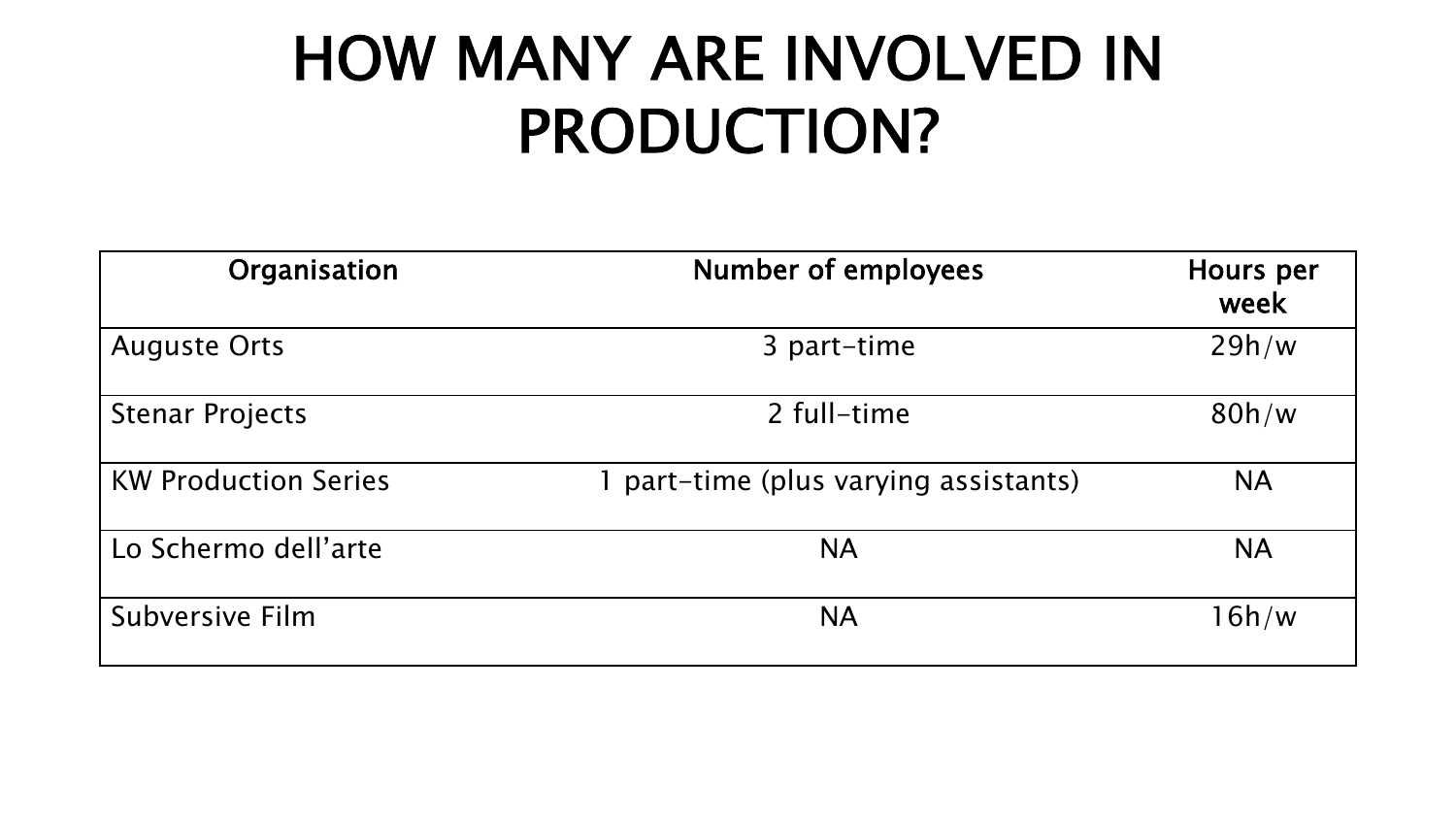### NUMBER OF FILMS TO DATE

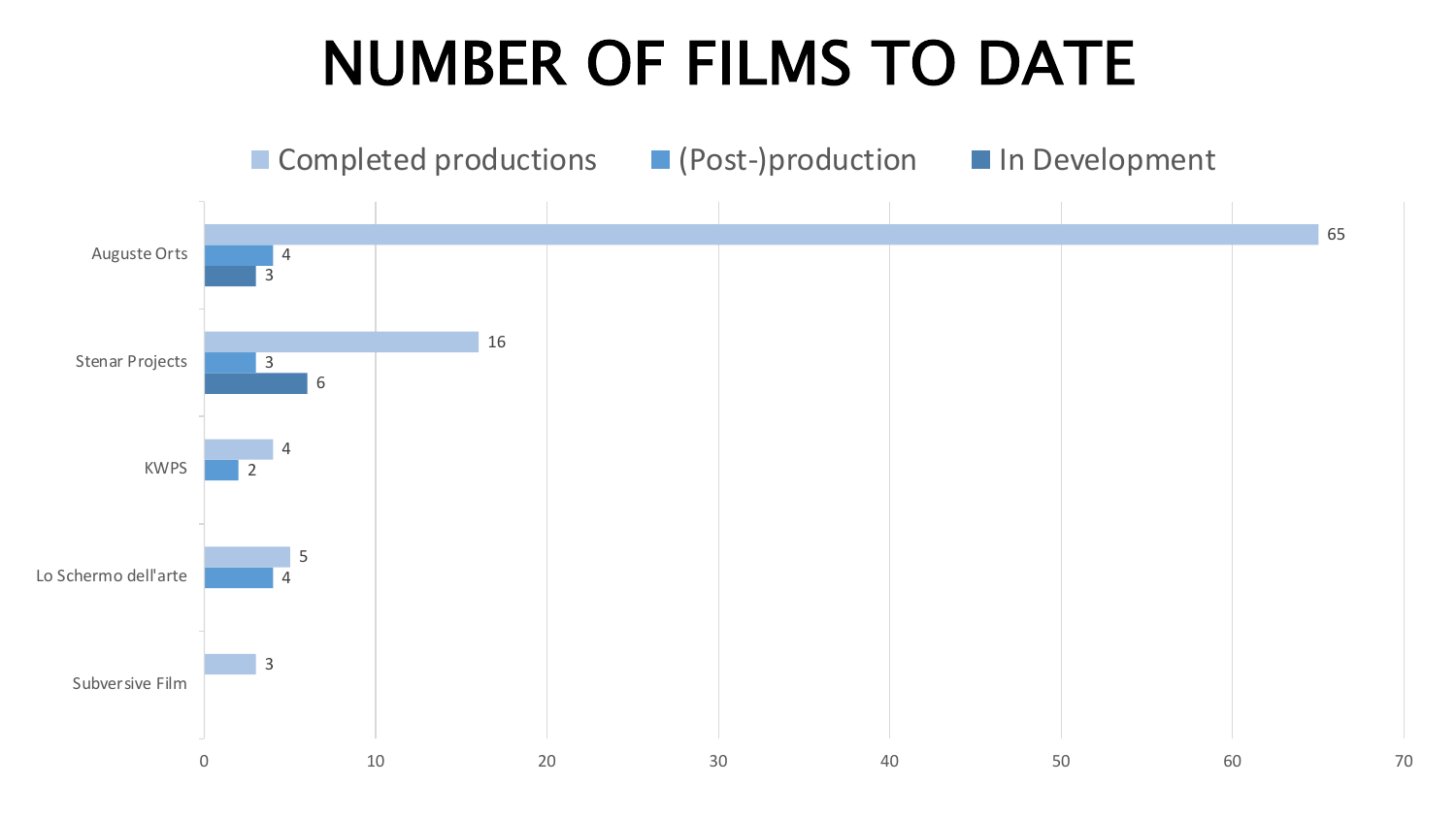### NUMBER OF PRODUCTIONS LAST 5 YEARS

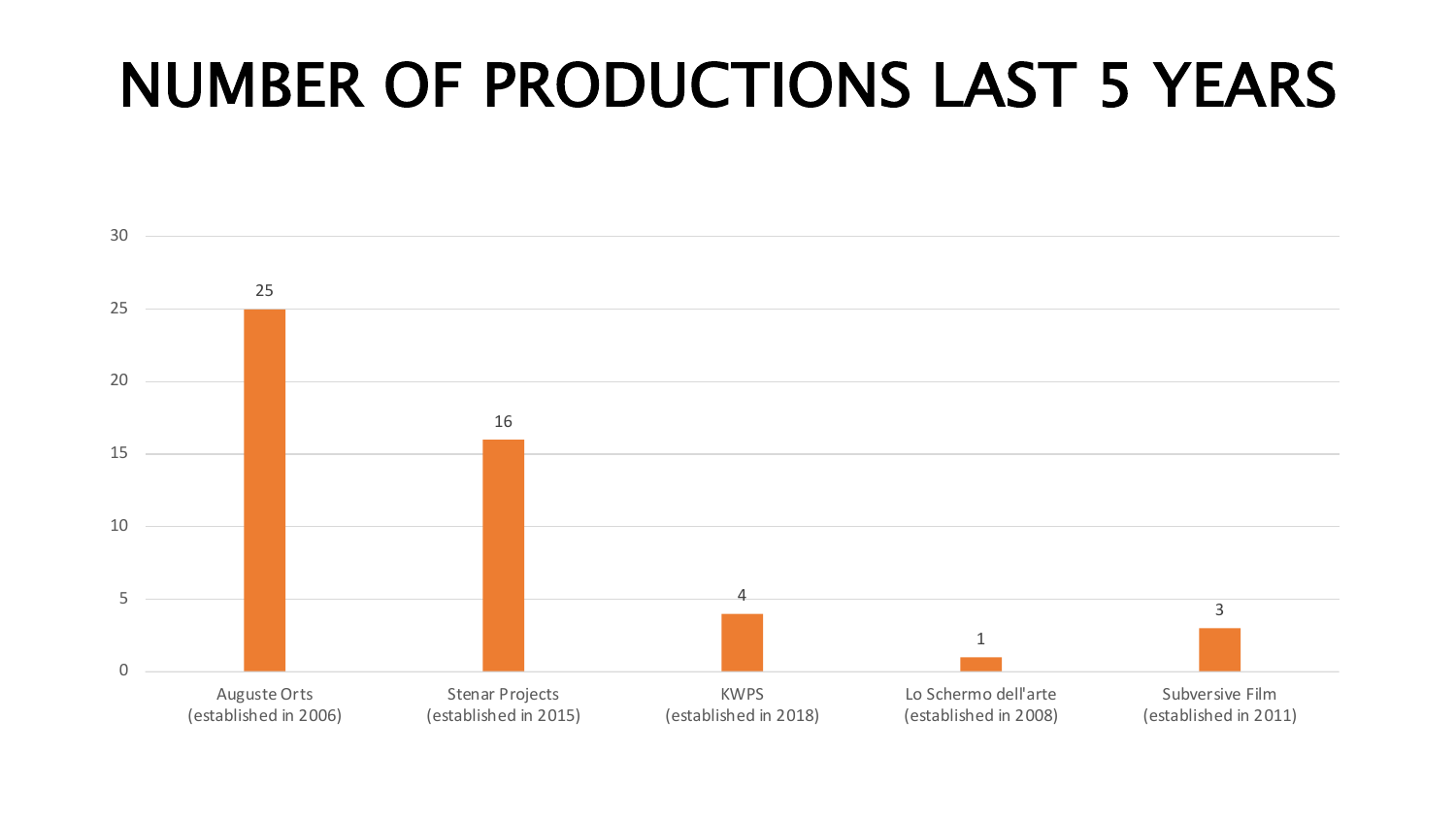# LENGTH OF PRODUCTIONS

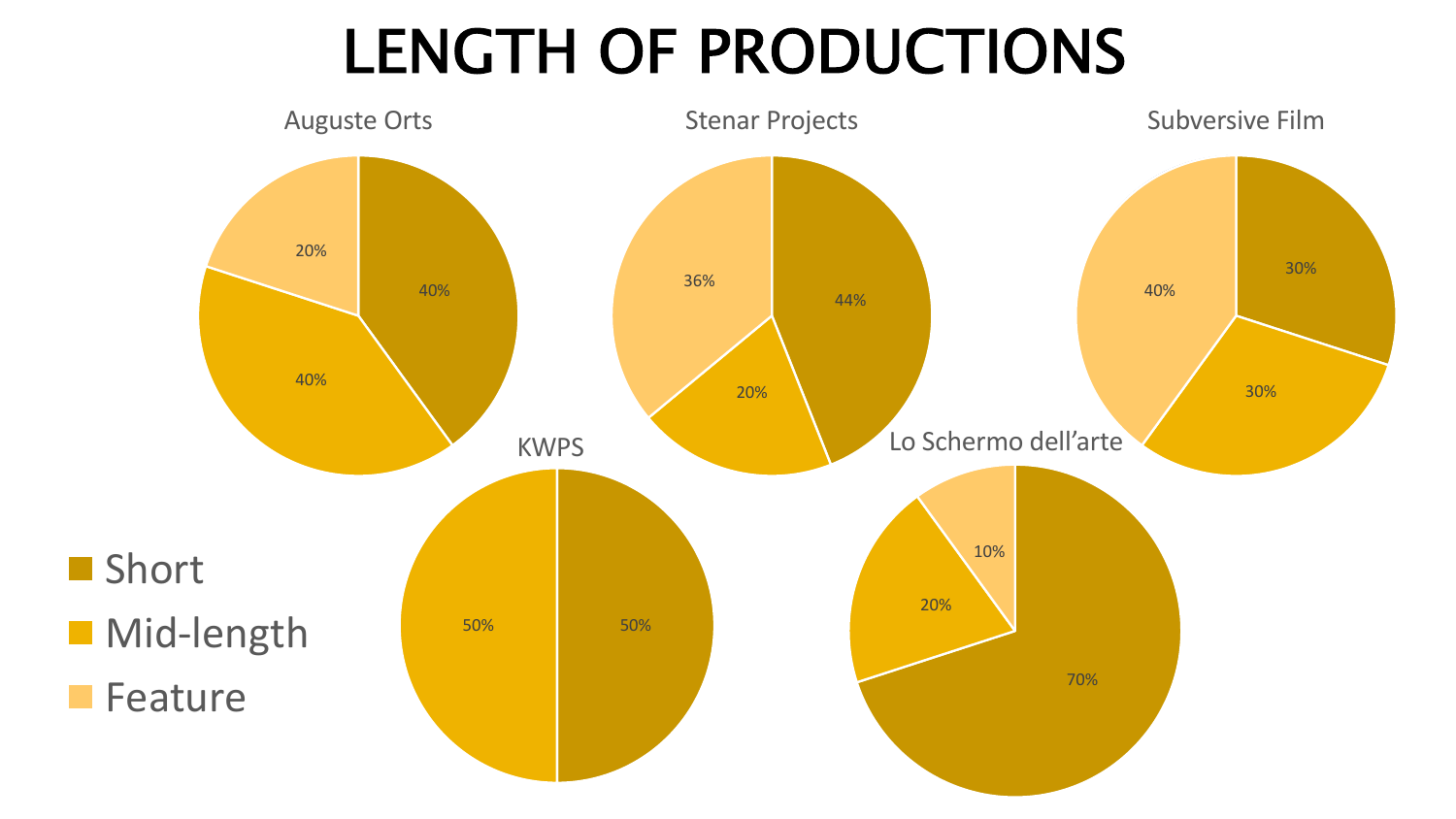#### AVERAGE BUDGET PER PROJECT



(\*These are the starting budgets of every project)

(\*\*budget of one 64' experimental film)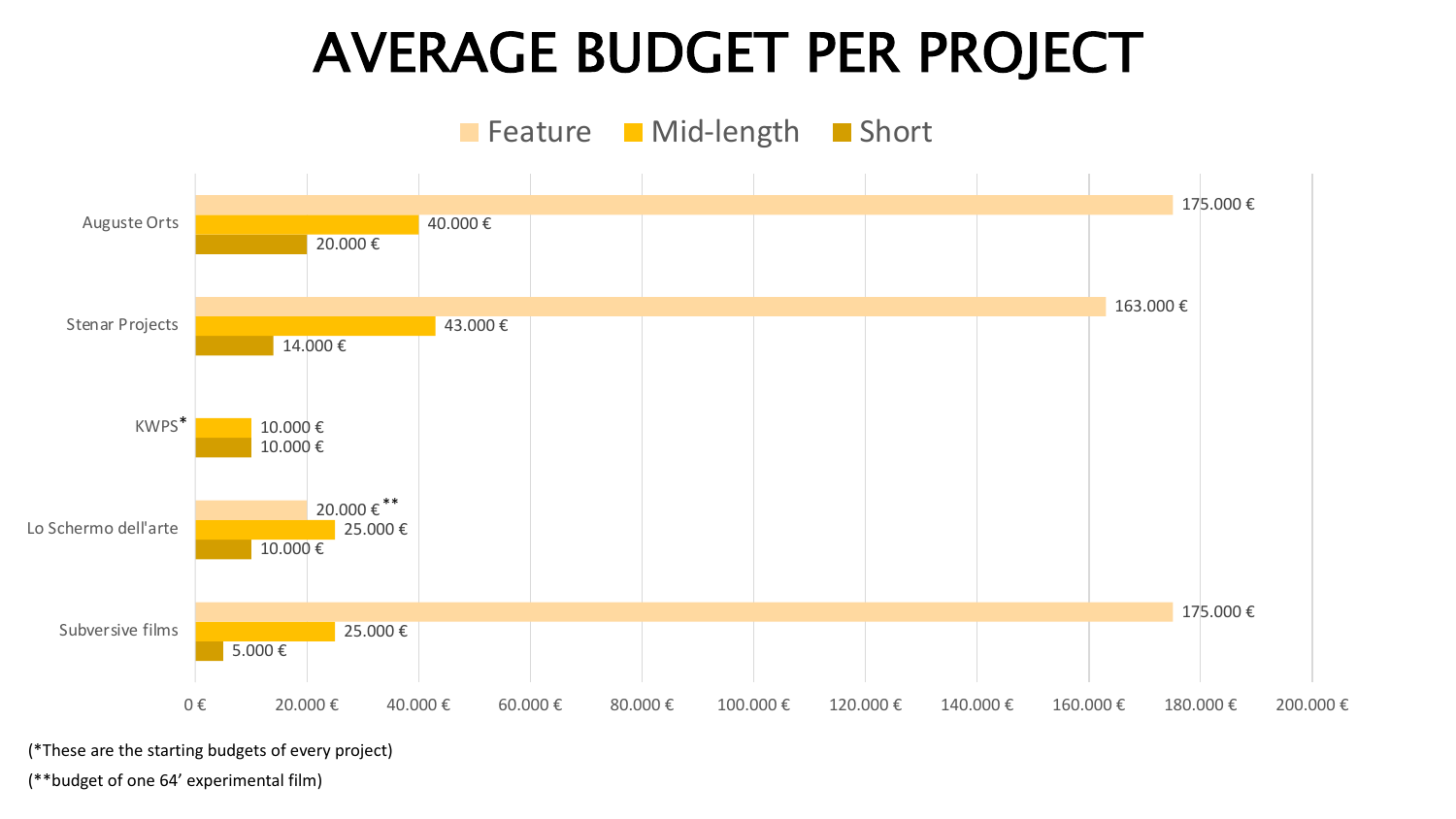#### PRODUCER'S FEE

| Organisation                                     | <b>Producer's fee</b>                      |  |  |
|--------------------------------------------------|--------------------------------------------|--|--|
| Marie Logie (Auguste Orts)                       | 10%                                        |  |  |
| Anže Peršin (Stenar Projects)                    | 10-15%                                     |  |  |
| Mason Leaver-Yap (KWPS)                          | €10.000 per year (2<br>annual productions) |  |  |
| Leonardo Bigazzi (Lo Schermo dell'arte)          | 0%                                         |  |  |
| Mohanad Yaqubi & Reem Shilleh (Subversive films) | 10%                                        |  |  |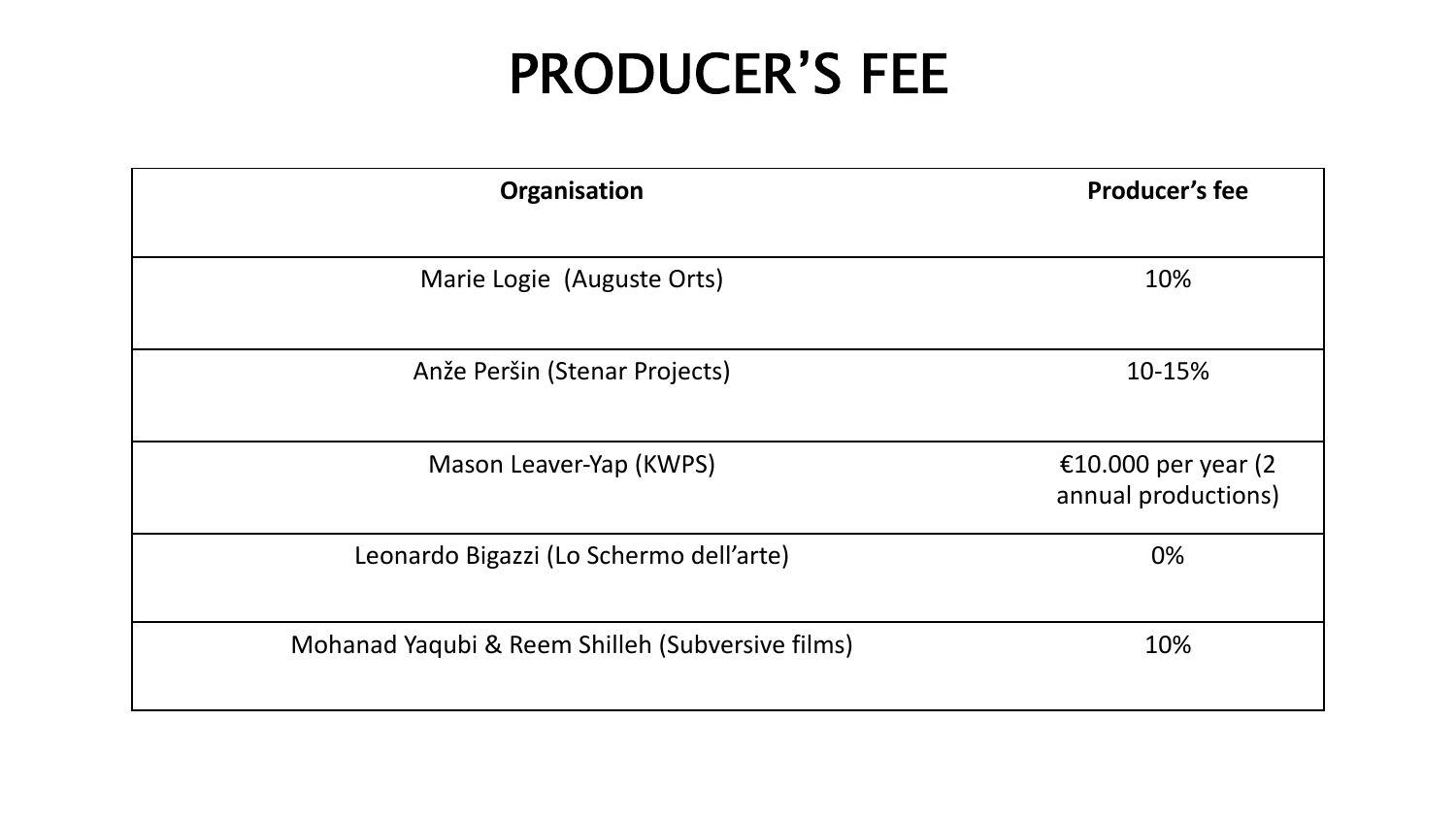# MONEY SOURCE FOR ORGANISATION

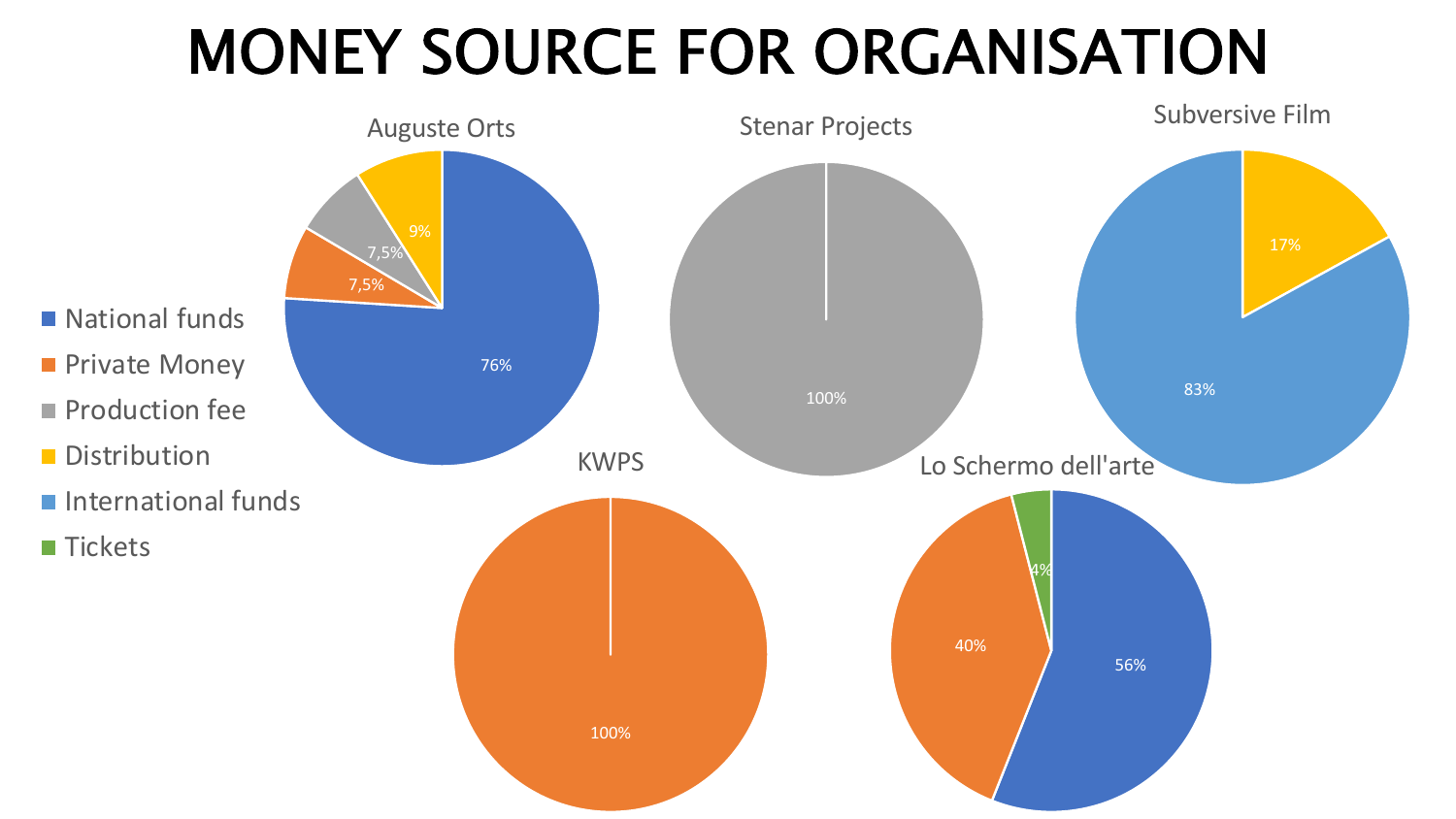# MONEY SOURCE FOR PRODUCTION

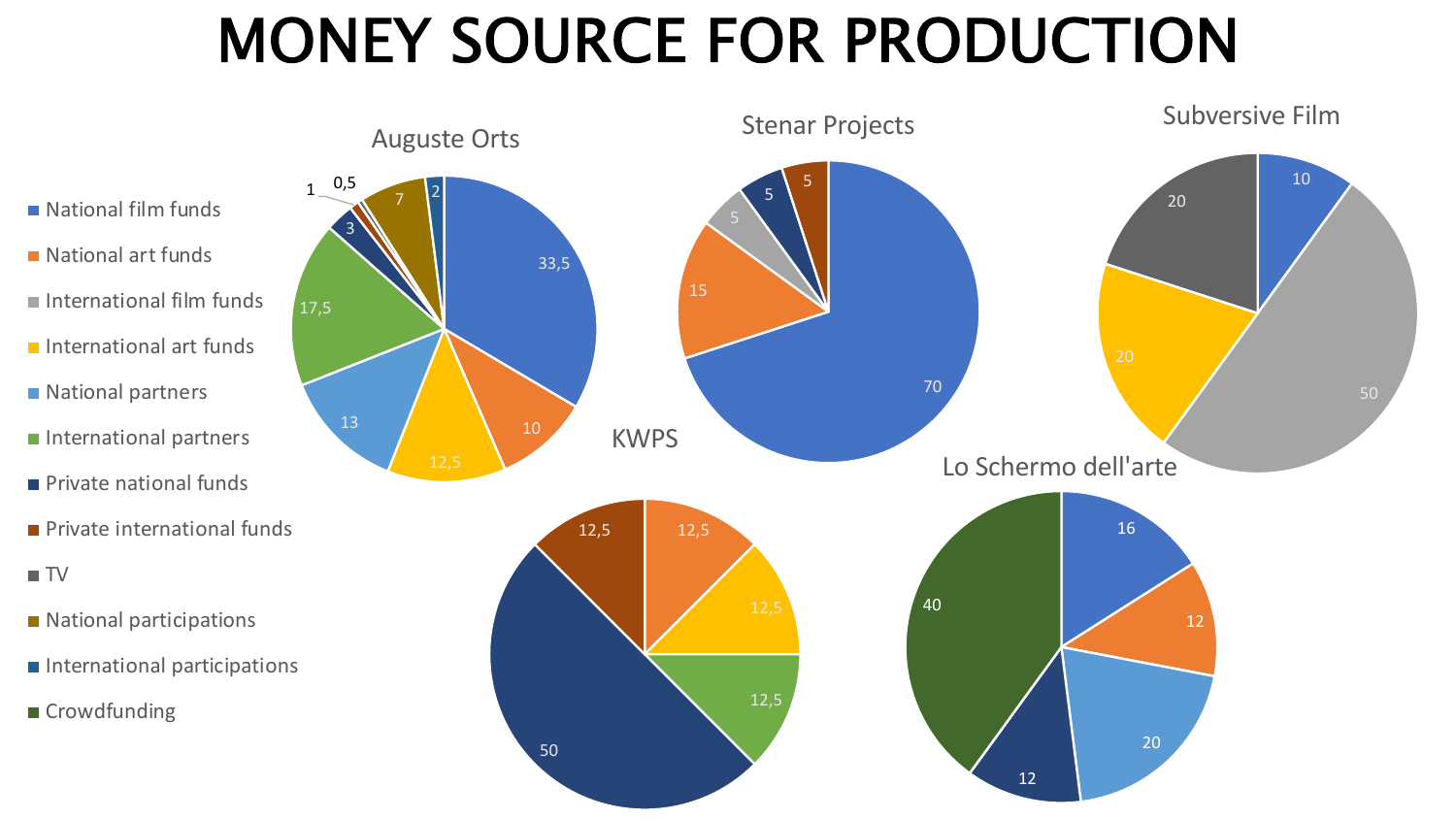# **MONEY SOURCE FOR PRODUCTION**

|                                | <b>Auguste Orts</b> | <b>Stenar</b><br><b>Projects</b> | <b>KWPS</b> | Lo Schermo<br>dell'arte | <b>Subversive</b><br>Film |
|--------------------------------|---------------------|----------------------------------|-------------|-------------------------|---------------------------|
| <b>National Film funds</b>     | 33,5%               | 70%                              |             | 16%                     | 10%                       |
| National art funds             | 10%                 | 15%                              | 12,5%       | 12%                     |                           |
| International film funds       |                     | 5%                               | 12,5%       |                         | 50%                       |
| International art funds        | 12,5%               |                                  |             |                         | 20%                       |
| <b>National partners</b>       | 13%                 |                                  |             | 20%                     |                           |
| International partners         | 17,5%               |                                  | 12,5%       |                         |                           |
| Private national funds         | 3%                  | 5%                               | 50%         | 12%                     |                           |
| Private international funds    | 1%                  | 5%                               | 12,5%       |                         |                           |
| <b>TV</b>                      | 0,5%                |                                  |             |                         | 20%                       |
| <b>National participations</b> | 7%                  |                                  |             |                         |                           |
| International participations   | 2%                  |                                  |             |                         |                           |
| Crowdfunding                   |                     |                                  |             | 40%                     |                           |